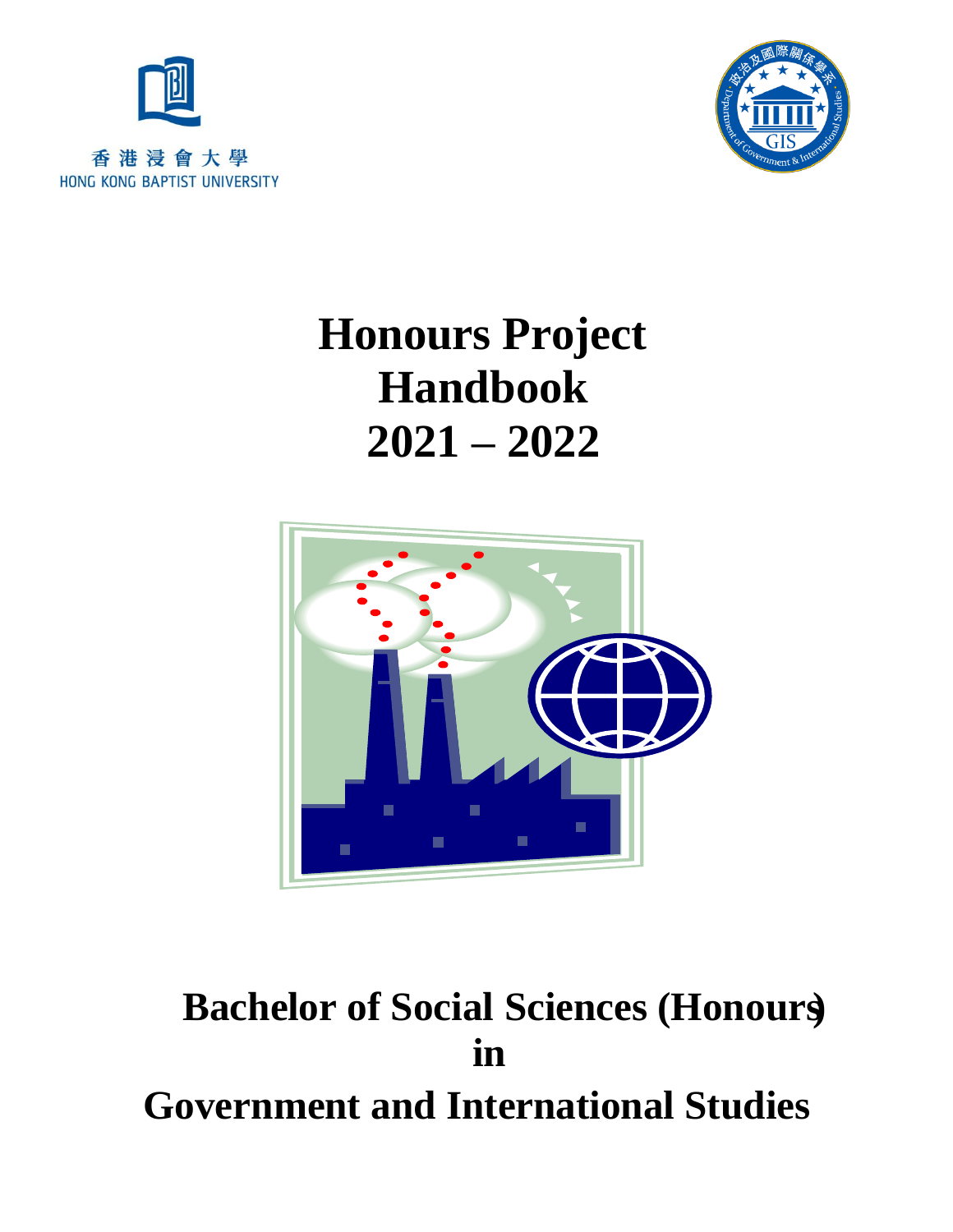## PAGE

| PREFACE |                                                                        | 1     |
|---------|------------------------------------------------------------------------|-------|
| 1.      | Introduction                                                           | 2     |
| 2.      | <b>Assessment Scheme</b>                                               | 2     |
| 3.      | Schedule for Honours Projects                                          | $3-4$ |
| 4.      | General Requirements for the Preparation of the Honours Project        | $5-6$ |
| 5.      | Guidelines for the Chief Adviser and the Second Examiner               | 7     |
| 6.      | Guidelines for the Student                                             | 8     |
| 7.      | <b>Checklist for Honours Project</b>                                   | 9     |
| 8.      | Specific Requirements by Department                                    | 10    |
| 9.      | Appendices :<br>(A) Sample Title Page<br>(B) Sample Page of Acceptance |       |

(C) Sample Acknowledgement Page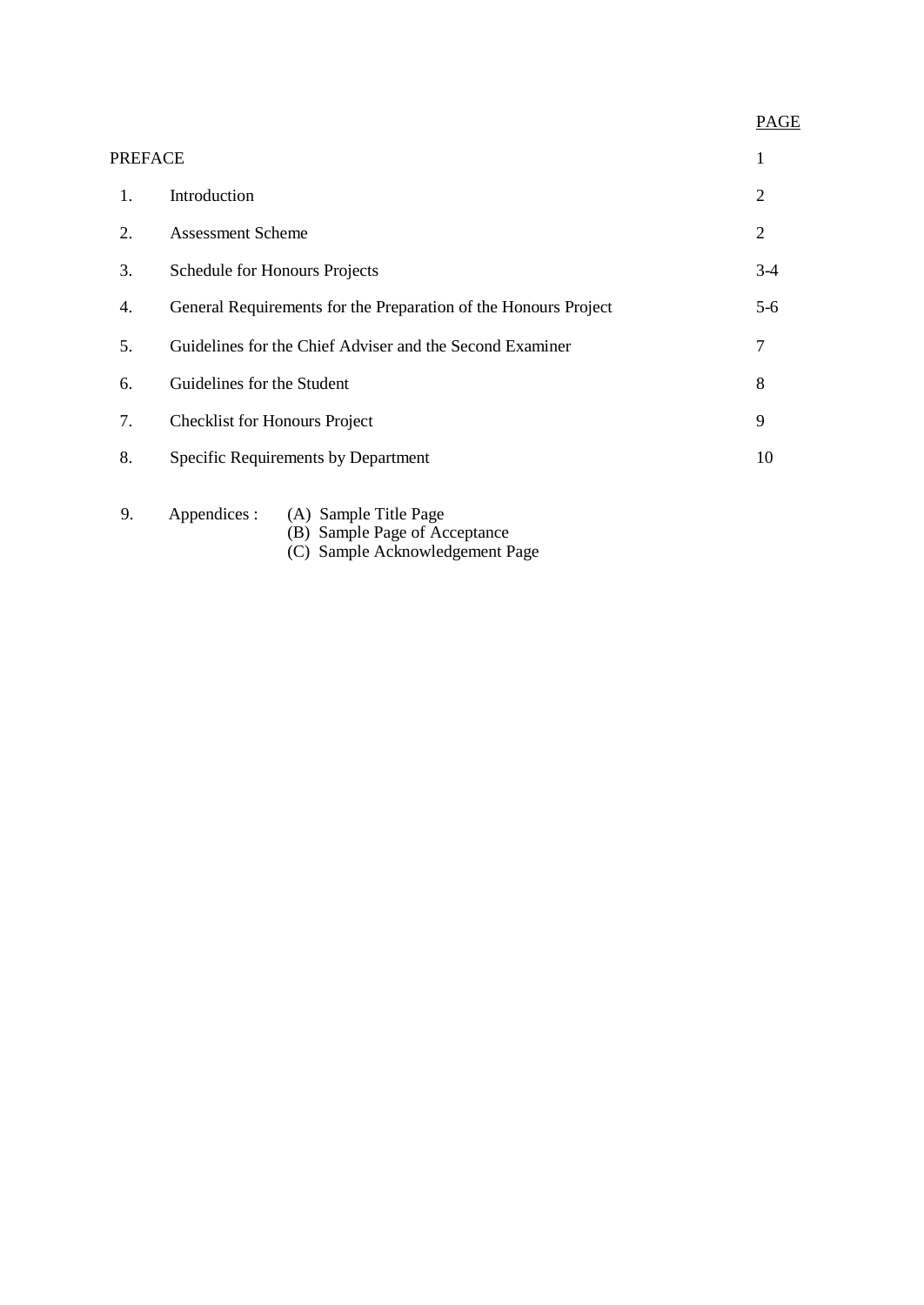### **PREFACE**

This Handbook is meant to be used both as a source of reference and as a guide to preparation of Honours Projects. It lists the general requirements for the Department.

Students are advised to read through the entire text to obtain an overall view of the Department requirements for the Honours Project.

The content of this Handbook is under regular review and is subject to change at the discretion of the Department. You may also visit the GIS Department Office located at 11/F, Room 1110 Academic and Administration Building or call the Department Office at 3411-5669 for further information.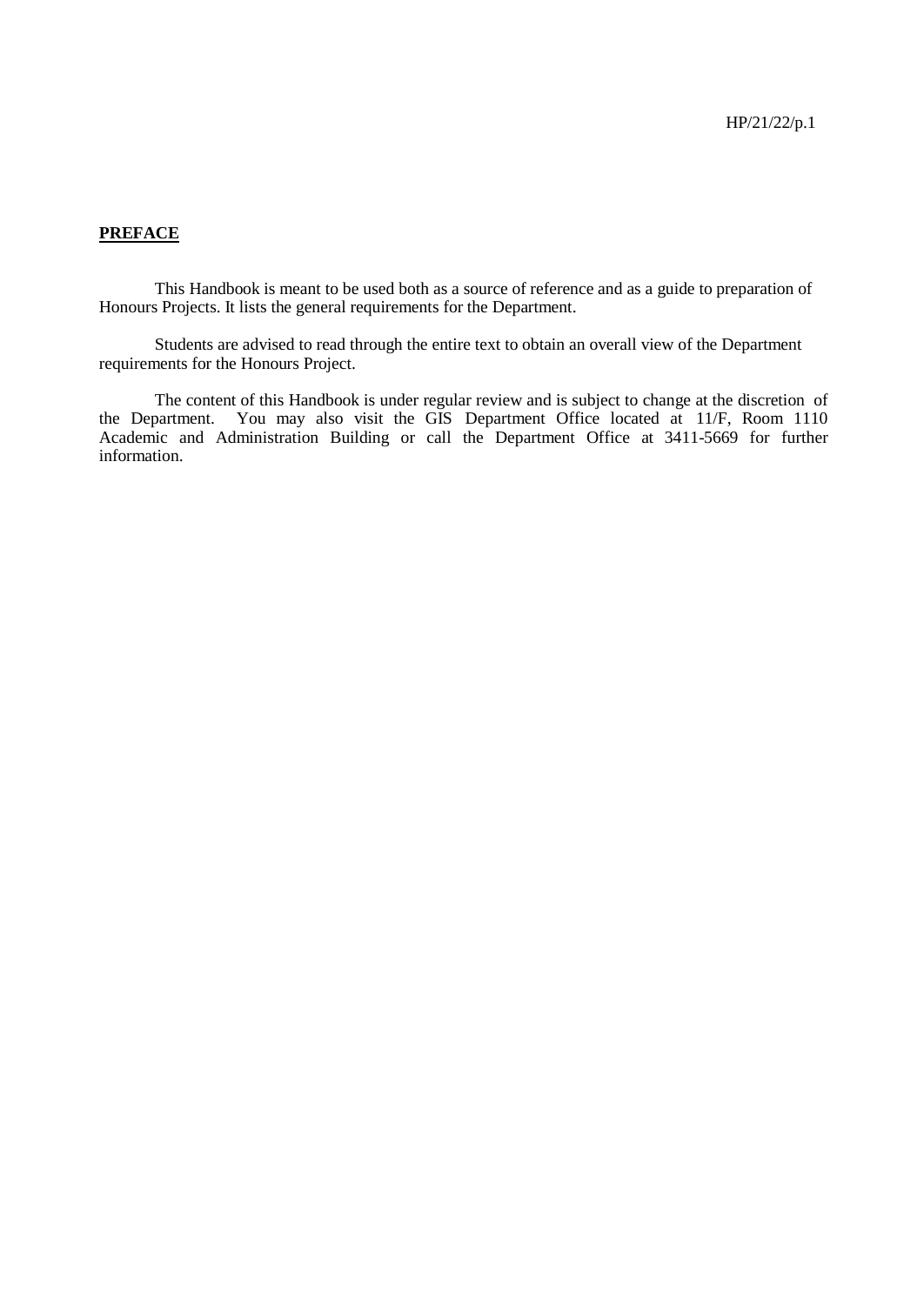#### **1. Introduction**

- 1.1 The Honours Project constitutes a very significant part of the University education. Students are expected to engage themselves in a single, 9-10 months long, independent research activity and to spend about 6-9 hours each week on the Project throughout this period.
- 1.2 The topics of the Honours Project should be within the general area of the student's chosen area of study.
- 1.3 Each student will be assigned a Chief Adviser, who will be responsible for monitoring the student's progress on the Honours Project.
- 1.4 The normal scheduled interaction between each student and his or her Chief Adviser may vary according to the Department, the student and the nature of the topic selected. This interaction may take the form of an individual or small group tutorial.

#### $2.$ **2. Assessment Scheme**

- 2.1 Each Honours Project will be assessed by a Chief Adviser and a Second Examiner internally. The Project must be acceptable to all two examiners.
- 2.2 The Chief Adviser monitors the progress of the student's project work on a regular basis as it is being performed and the Chief Adviser is strictly responsible for the "process" assessment. The Second Examiner will assess the "product" independently.
- 2.3 Both the Chief Adviser and the Second Examiner will assess the final project ("product") and will contribute equal weight on the "product".
- 2.4 The assessment will be based on the following general quantitative division
	- 1. Process 10% 20%
	- 2. Product 80% 90%
- 2.5 The component parts involved in assessment are as follows :
	- 1. Continuous assessment
	- 2. Bibliographic thoroughness<br>3. Approach and argument
	- Approach and argument
	- 4. Communication skills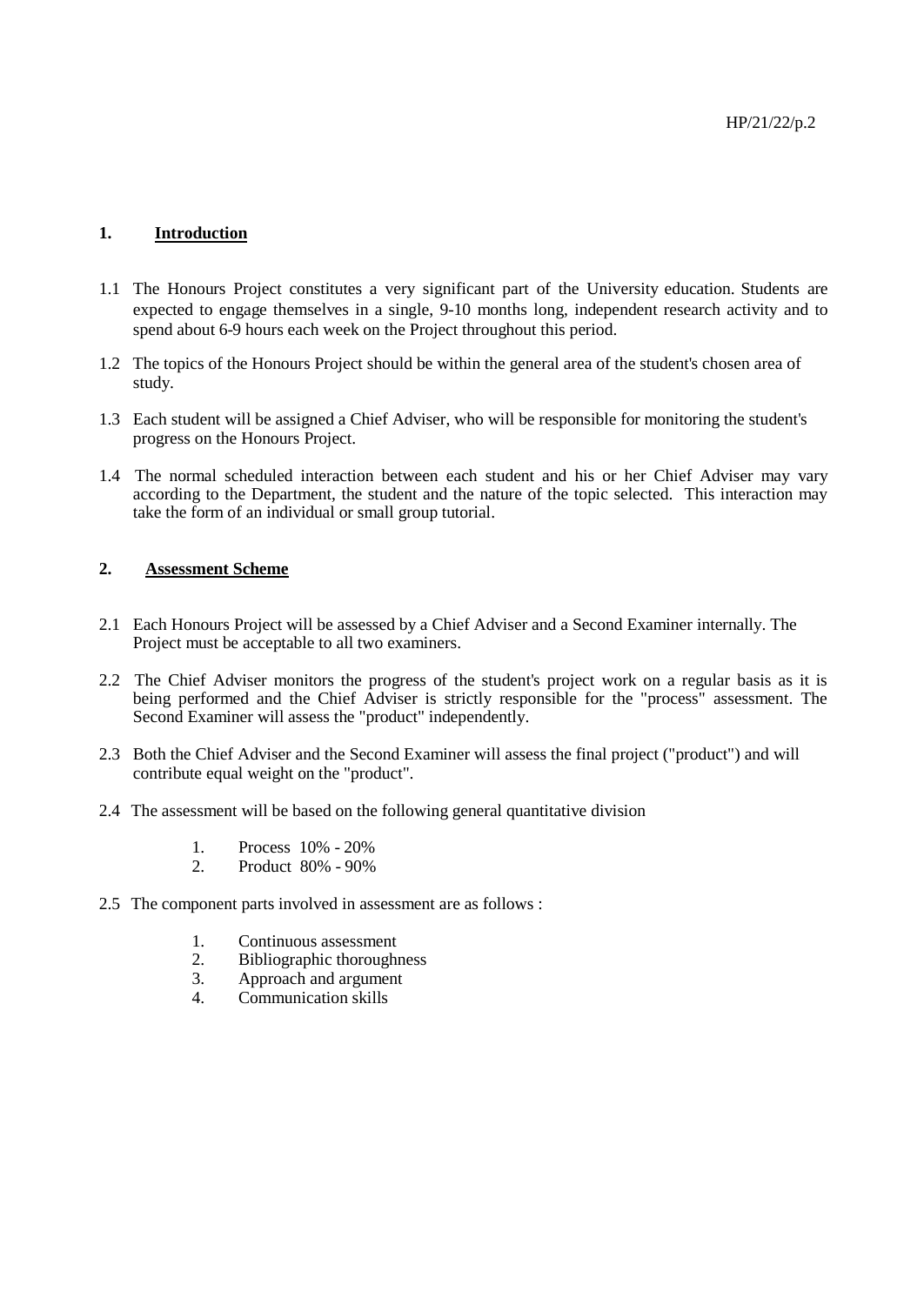### **3. Schedule for Honours Projects**

| 3.1 | Honours Project Work Schedule                                                                     |                      |  |
|-----|---------------------------------------------------------------------------------------------------|----------------------|--|
|     | <b>Active Consultation with professors</b><br>for topic selection                                 | March 2021           |  |
|     | Tentative topic submitted to Department                                                           | April to May 2021    |  |
|     | Department assign Chief Adviser                                                                   | September 2021       |  |
|     | Tentative topic approved by<br>Chief Adviser                                                      | September 2021       |  |
|     | Final topic submitted to Department                                                               | January 2022         |  |
|     | Department assign Second Examiner                                                                 | February 2022        |  |
|     | <b>Final product submission date</b><br>to Department (subject to approval by Department Meeting) | <b>22 April 2022</b> |  |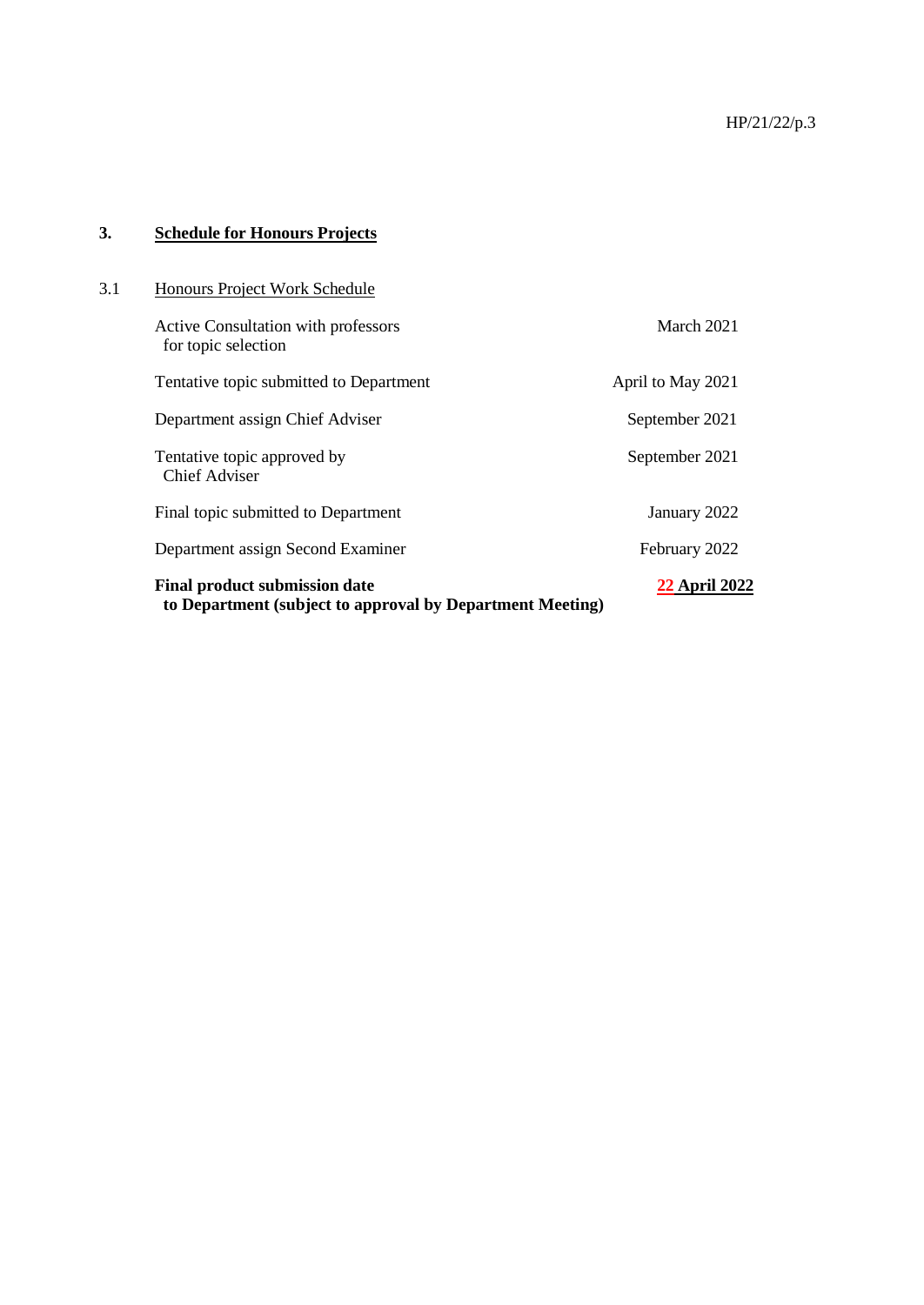#### 3.2 Date of Project Submission

The submission date is **22 April 2022(Friday)**.

#### *Late comers will NOT be entertained unless a letter is attached for the reason of its lateness.*

If any student has a problem in following this schedule, the student concerned should notify the Department Office **in advance** and we shall do our best to assist that student. However, we encourage students to submit their projects according to the above scheduled time.

P.S. If students encounter any problem relating to their projects, please inform their advisers and the Department Office. Any serious computer-related problems which may result in late submission should be reported in writing to the Chief Adviser and the Department Office at least 48 hours before the deadline.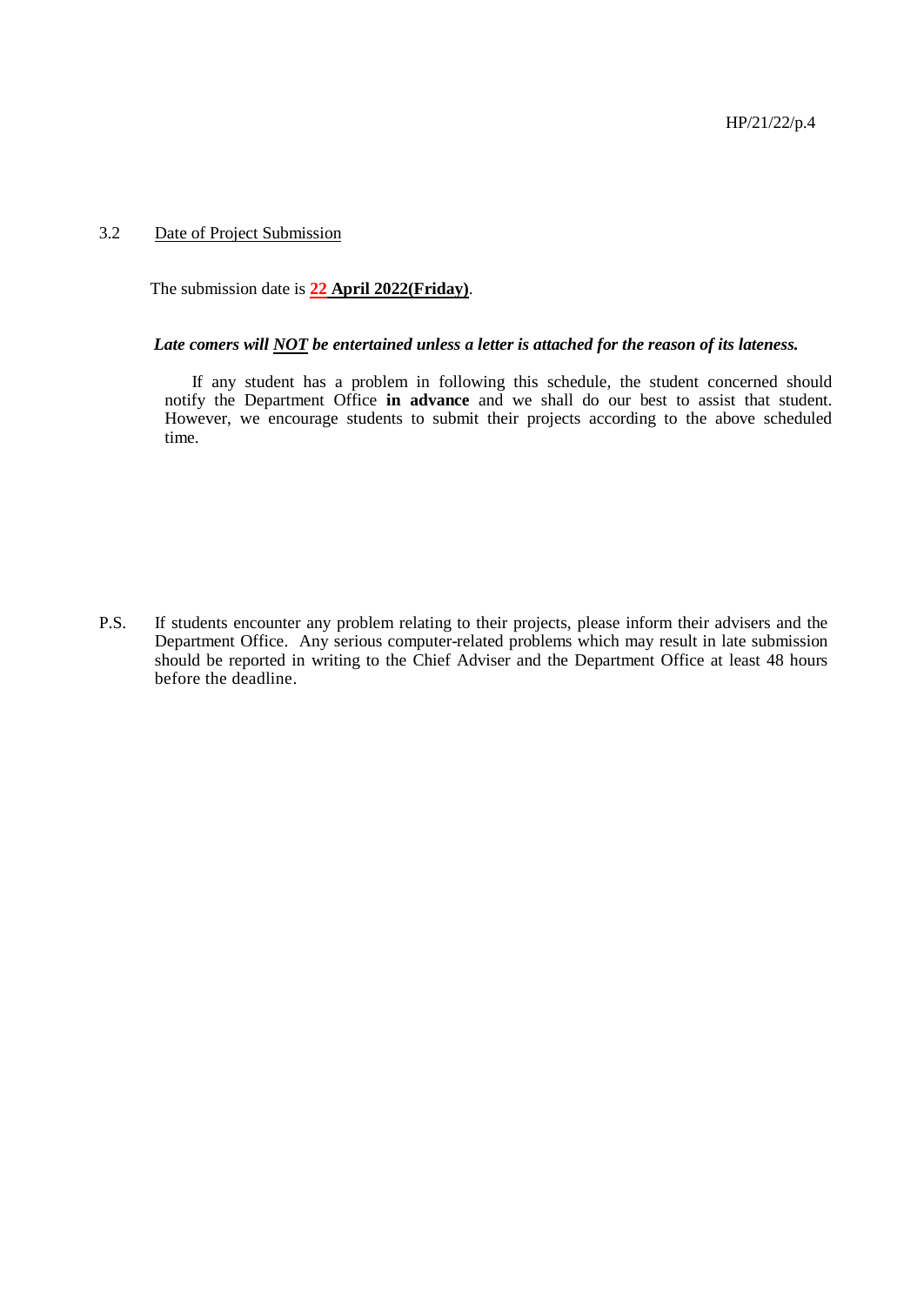#### **4. General Requirements for the Preparation of the Honours Project**

The following are standard across the Department and are required for all students:

- 4.1 The length of the text of the completed project will be 7,000-10,000 words in English. In both cases, this excludes footnotes, bibliography, and appendices. Any deviation from the required lengths must be approved in advance by the Chief Adviser and the Department.
- 4.2 The required font size for projects written in English is 12 pitch font (that is, 12-character-perinch font). Recommended font type is 'Times New Roman'.
- 4.3 There will be only one submission, that of the final product, in order to help assure independence of the students' work and comparability.
- 4.4 As far as practical all Projects in English should be word-processed on the computer for easy revision.
- 4.5 All Projects in English must be typed.
- 4.6 All typed Projects are to be double-line spaced.
- 4.7 Margins of title page are to be 6 cm left and 5.5 cm right margins and 9.5 cm for top and 15.5 cm for bottom margins.
- 4.8 A notice will be announced when the Turnitin assignment is ready in Moodle. Students have to submit both PDF and Word versions in the proper locations on **22 April 2022 (Friday)**.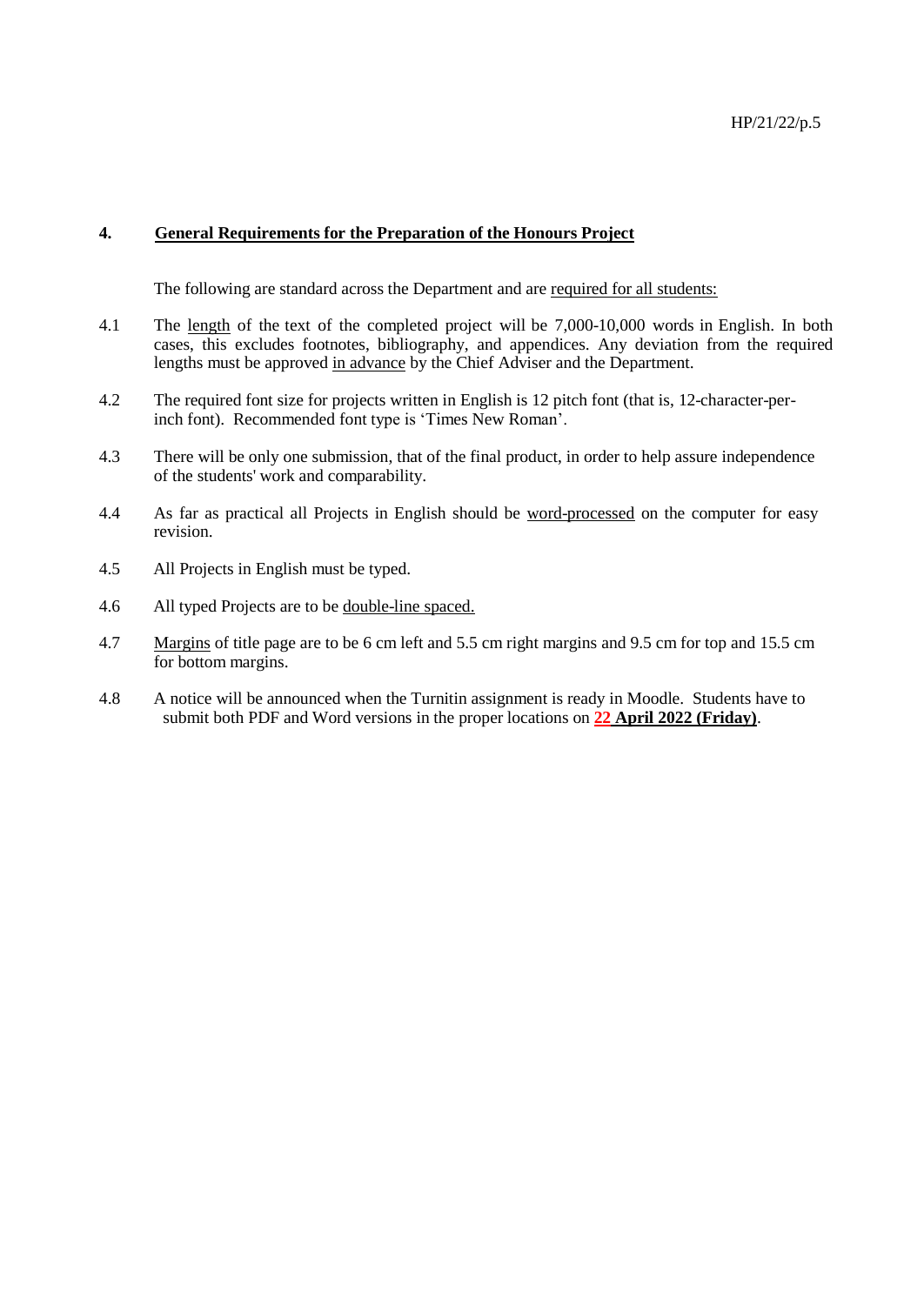4.9 The order of the materials included should be as follows (See samples attached):

1) Standard Title Page 2) Standard Page of Acceptance 3) Acknowledgement Page (if applicable, see samples included) 4) Table of Contents/Outline/Abstract (if required) 5) Text 6) Notes (if used) 7) Appendix (if needed) 8) List of Works cited/Bibliography (whichever applicable)

Note that the title page is counted but not numbered. If the title requires 2 or more lines, singlespace the lines and centre the lines. Do not use a period after a centred title.

- 4.9.1 Acknowledgements page is useful if one wishes to acknowledge assistance or support of public bodies such as libraries and government offices, or individuals. Consult your Chief Adviser if you have any questions as to whether this is applicable to your project.
- 4.9.2 Appendix or Appendices may be the appropriate place for tables, charts and illustrations, questionnaire data, statistics, and the like if you feel they are too big or disruptive to include in the text. If possible, place each appendix on a new page and number it. If there is only one appendix included in the Project, simply put down "Appendix" on the sheet.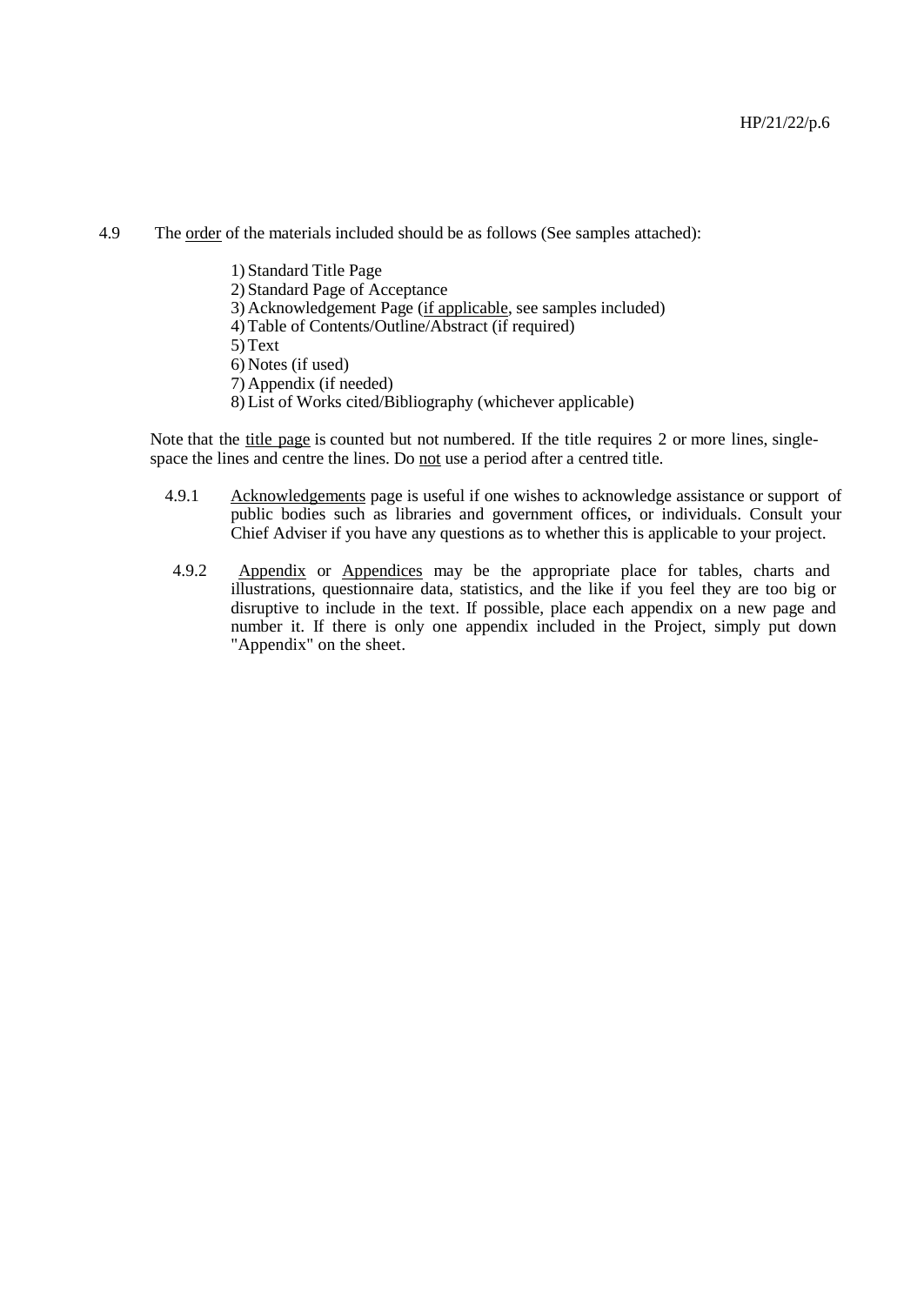#### **5. Guidelines for the Chief Adviser and the Second Examiner**

- 5.1 The Chief Advisers are expected to meet their students regularly, either individually or in the form of small group tutorial and to supervise the progress of the students' projects throughout the period.
- 5.2 The Chief Advisers should leave their students ample scope to demonstrate their ability to work and think independently.
- 5.3 The role of the Chief Advisers is to help their students (a) to narrow their proposed topics to a manageable size, (b) to develop and clarify their views if necessary, (c) to advise their students on the use of various library resources, (d) to ensure that their students are provided with sufficient resources to complete their projects, and (e) to ensure that their students are working through their projects at an appropriate pace.
- 5.4 The Chief Adviser will normally be expected to review the introduction, conclusion, and bibliography as well as the organization of content materials of the student project.
- 5.5 The Chief Adviser should never copy-edit the entire project for the student prior to its formal submission because the project should be a true reflection of the student's ability and performance.
- 5.6 The Chief Adviser, however, may read a small portion of the student's draft project for stylistic changes or grammatical corrections. This should be decided by the Chief Adviser on the basis of the nature of the project, but normally would not exceed about five pages.
- 5.7 The Chief Adviser alone is responsible for the percentage of the grade assigned to continuous assessment. (For details concerning assessment, please refer to Section 2).
- 5.8 A Record of meetings with the students may be useful for future reference and for the preparation of the progress report.
- 5.9 The grade "YR" will be recorded at the end of the first semester to indicate that the Project is a year-long subject. At the end of the second semester the "YR" grade will be changed to whatever grade the students receive for their Honours Projects.
- 5.10 The Second Examiner is not expected to read any portion of the draft project for the student. And in the reading of the project, the Second Examiner is expected to mark the project independently rather than reviewing the marks of the Chief Adviser. The Second Examiner is not a second adviser.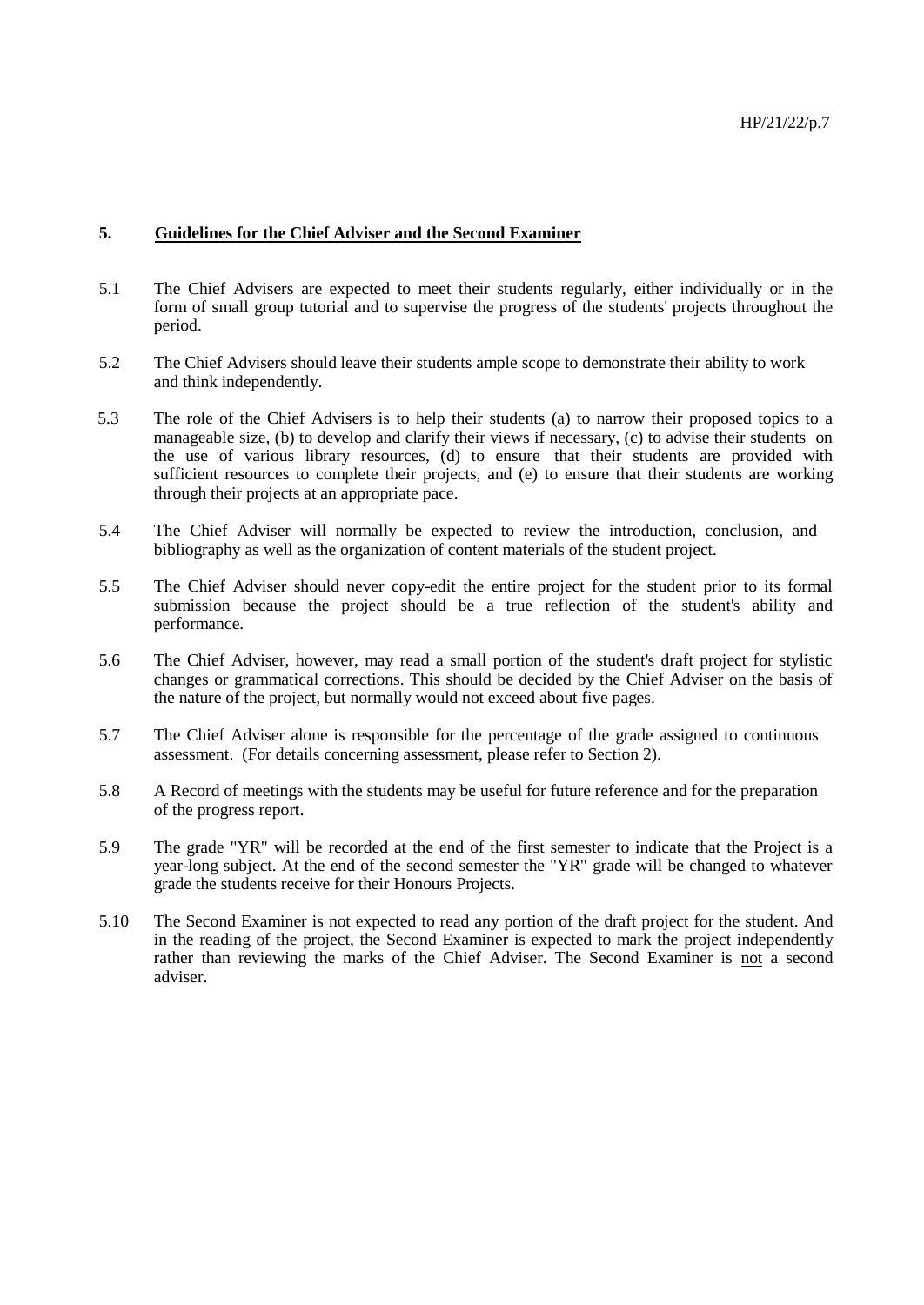#### **6. Guidelines for the Student**

- 6.1 The Honours Project is a 6-unit course.
- 6.2 Each student should :
- a) work independently,
- b) implement the project plan and monitor its development,
- c) report to the Chief Adviser on the progress of the project at least once a month, or as required by your Chief Adviser, and
- d) observe all deadlines set for various purposes by the Department.
- 6.3 Remember that the project is your own responsibility. Do not expect your adviser to provide you with ideas, topics or sources or to copy-edit your text.
- 6.4 If your project is done on a computer, make sure to have a back-up system. Do not rely entirely on the hard disk. Computer or computer-related problems will not be considered adequate reasons for late submission of a project. If you encounter any serious problem which may result in late submission, you should report in writing to your Chief Adviser and the Deparment Office at least 48 hours before the deadline.
- 6.5 Note that proper acknowledgement of sources of information or ideas is extremely important. You should cite a source when you quote, paraphrase, or summarize another person's original idea. **Any use of reference materials without proper acknowledgement of sources is a serious breach of ethics.** Students are reminded to bear in mind that "any act of dishonesty, including plagiarism and cheating, will be brought before the Student Affairs Committee for action which may lead to suspension or dismissal".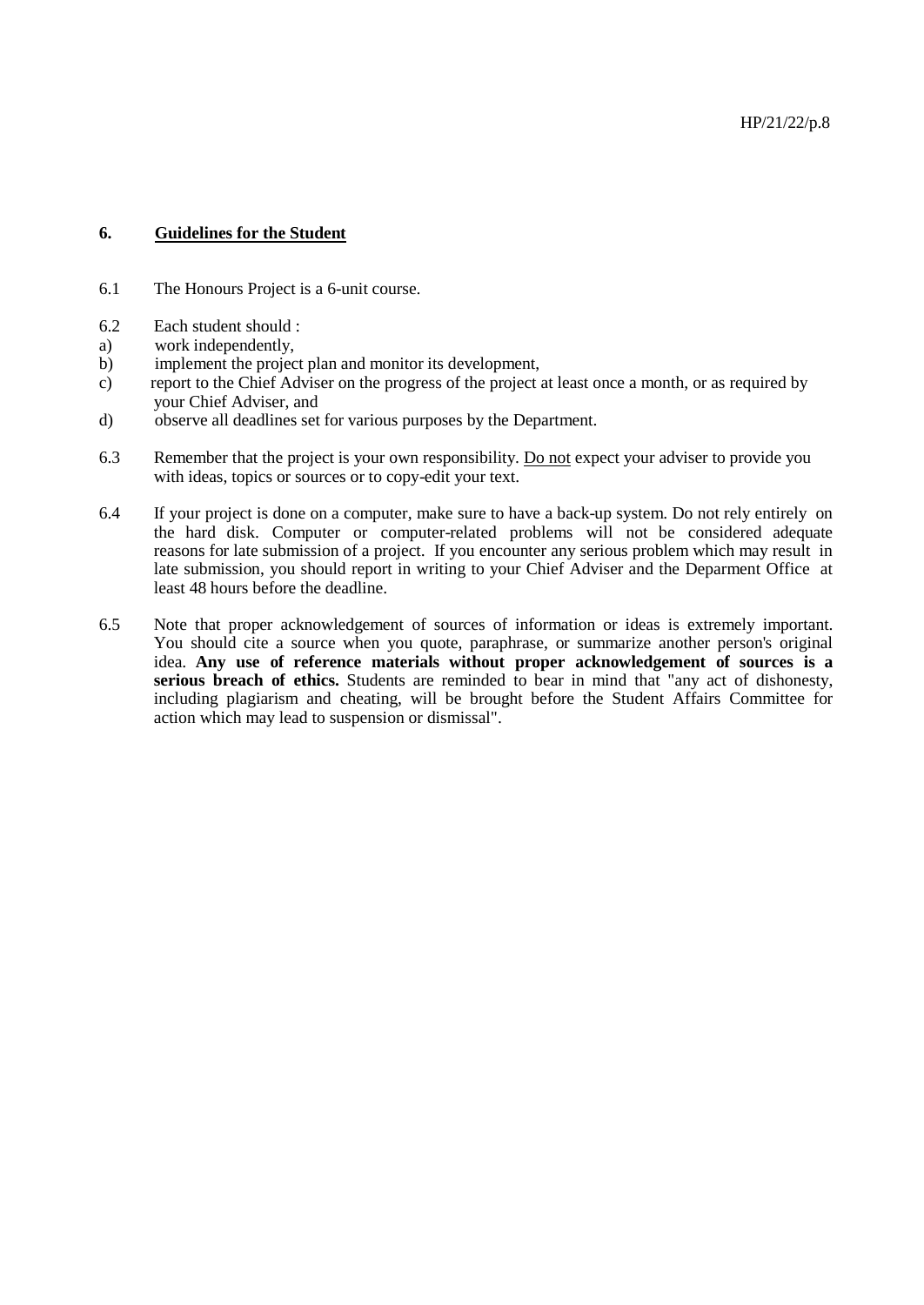#### **7. Checklist for the Honours Project**

- 1) Do you have a Chief Adviser?
- 2) Do you have a Second Examiner?
- 3) Do you have your Project proposal approved?
- 4) Have you met your Chief Adviser on a regular basis?
- 5) Is the length of your project acceptable by the Department?
- 6) Is your Project word-processed on the computer?
- 7) Have you used right spaced your text?
- 8) Have you set the proper margins for your Project?
- 9) Are the materials included in the Project put in the proper order? (e.g. cover, title page, acknowledgement page, etc.)
- 10) Have you properly acknowledged sources of information or ideas used in your Project and/or on your Acknowledgements page?
- 11) Have you included a page of acceptance?
- 12) Have you followed the specific requirements set by the Department?
- 13) Does your title page meet the standard requirement?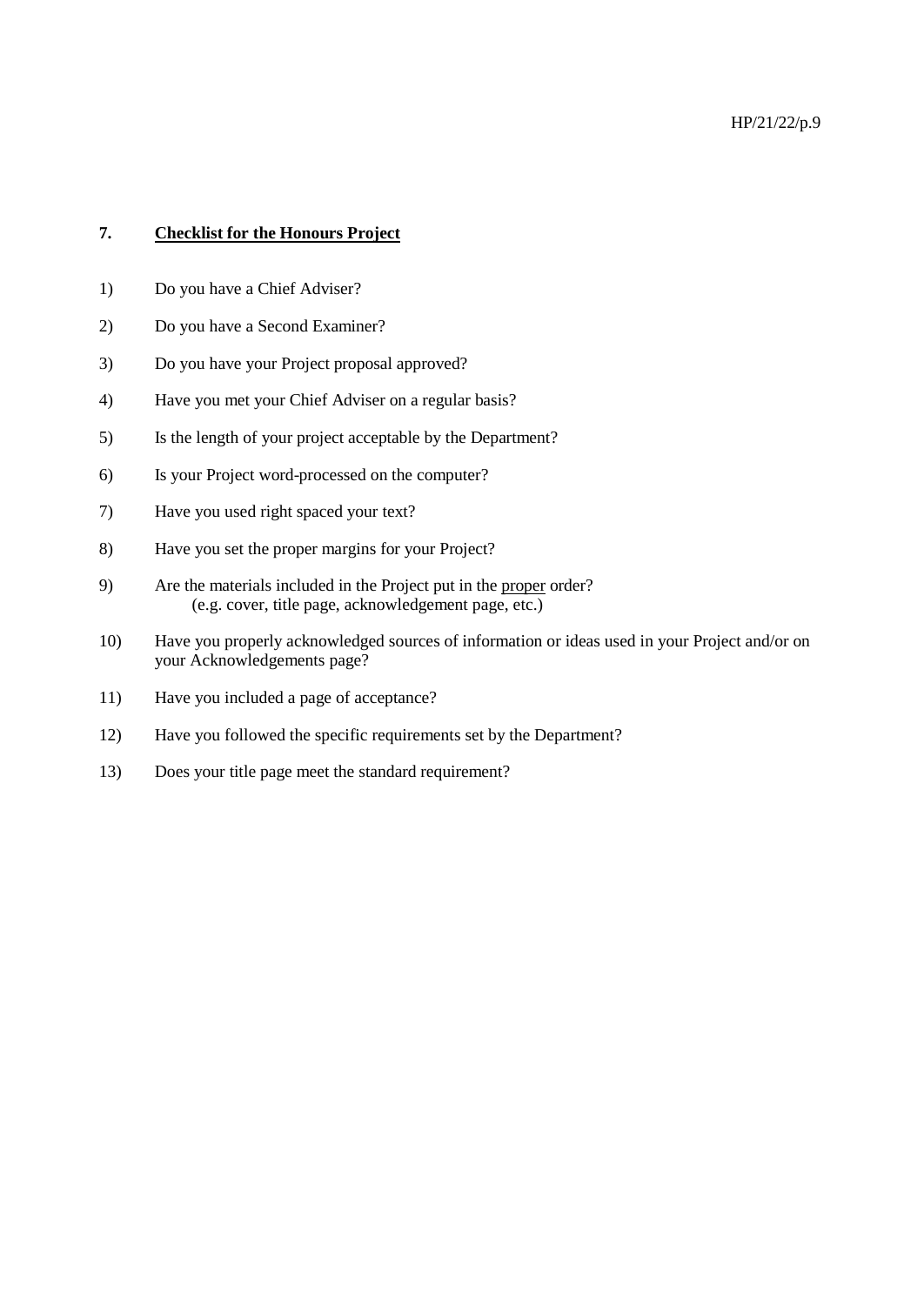#### **8. Government and International Studies**

- 8.1 The Honours Project is the single most important component of the GIS Department. It provides the opportunity for students to carry out their own independent research into a particular area of political science under the guidance of a staff member. The aim is to produce a scholarly, well-documented and well-presented research thesis, with a main text of between 7,000 and 10,000 words (English).
- 8.2 A successful Honours Project requires thorough planning and careful organisation of time. The selection of a topic and a staff adviser is very important. Students should choose issues, areas, or events within the subject areas covered by the GIS Department, and about which they have a curiosity to discover more. At the same time they should try and select subjects which are manageable, and which fit in with the fields of interest of their prospective staff adviser.
- 8.3 A form will be sent to all third year GIS students in the second semester, asking them to select advisers and topics in which they wish to write. Students should confer with potential advisers before making their choices, and are reminded that the Department cannot guarantee that they will be granted their choices of topic or adviser. There is a fixed limit to the number of students each member of staff can supervise. The final allocation of advisers and topics, will take place later in the same semester. Students are strongly recommended to start planning, reading, and gathering materials for their project during the summer months preceding the third year. The final date for the submission of completed projects is set out earlier in this booklet.
- 8.4 The layout of the Honours Project must follow the Department guidelines described earlier. It is not obligatory to provide an abstract or outline in addition to the Table of Contents. Students should consult their adviser before making their final choice regarding style. The important thing is that the style should be completely consistent throughout the text.
- 8.5 The final assessment of each Honour Project will be done by the adviser and by a second examiner. Marks will be weighted according to the following division:

| <b>Process</b> | $10\% - 20\%$ |
|----------------|---------------|
| Product        | $80\% - 90\%$ |

In the final assessment of the text particular attention will be paid to the clarity and coherence of the overall argument of the thesis, the originality and depth of the analysis, the precision of the reference notes and bibliography, and the clarity of the language used. Any form of **plagiarism** will be severely **penalised**.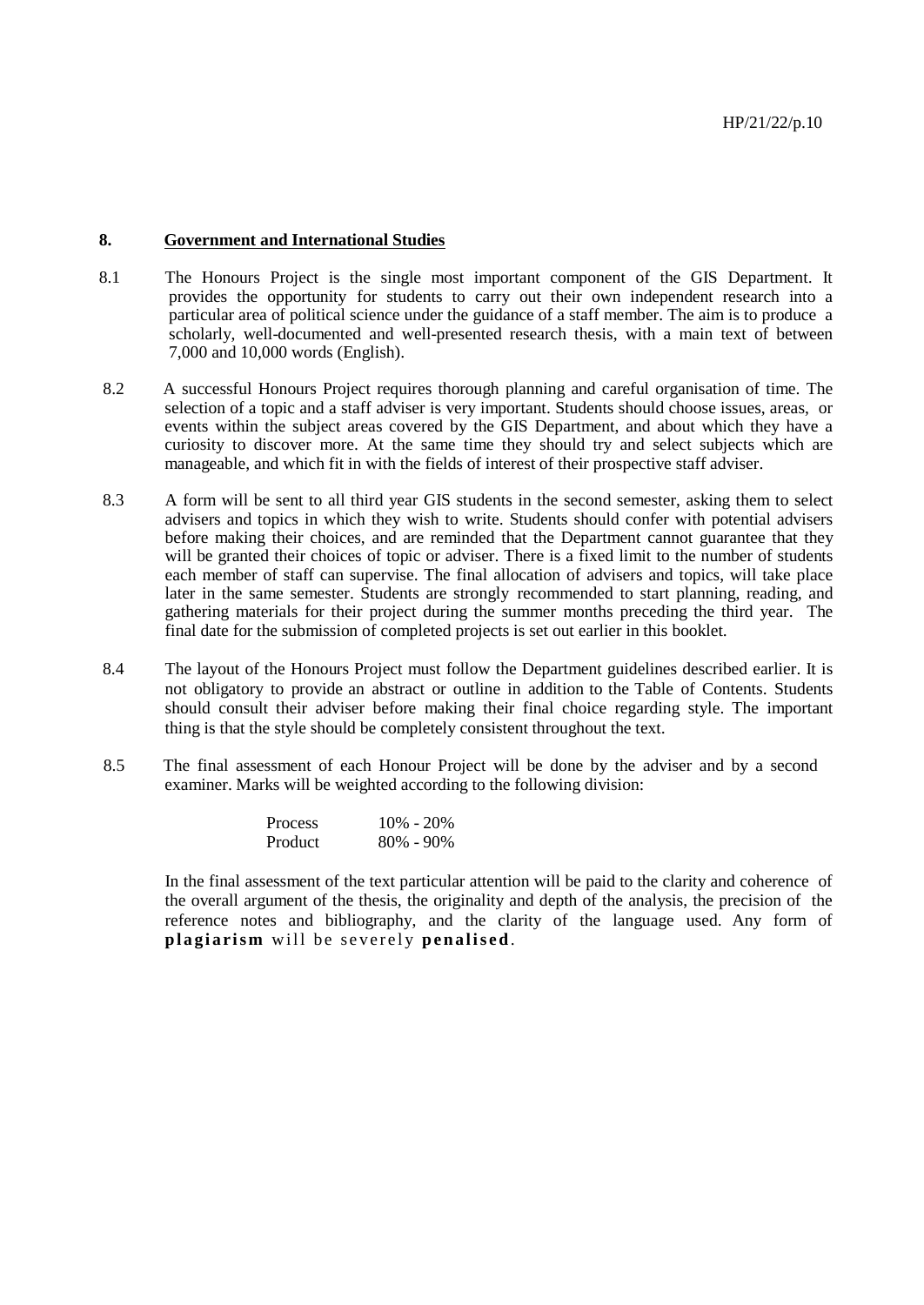Appendix A Sample Title Page (English)



### AN HONOURS PROJECT SUBMITTED IN PARTIAL FULFILLMENT OF THE REQUIREMENTS FOR THE DEGREE OF

#### BACHELOR OF SOCIAL SCIENCES (HONOURS)

IN

### GOVERNMENT AND INTERNATIONAL STUDIES

#### HONG KONG BAPTIST UNIVERSITY

April 2022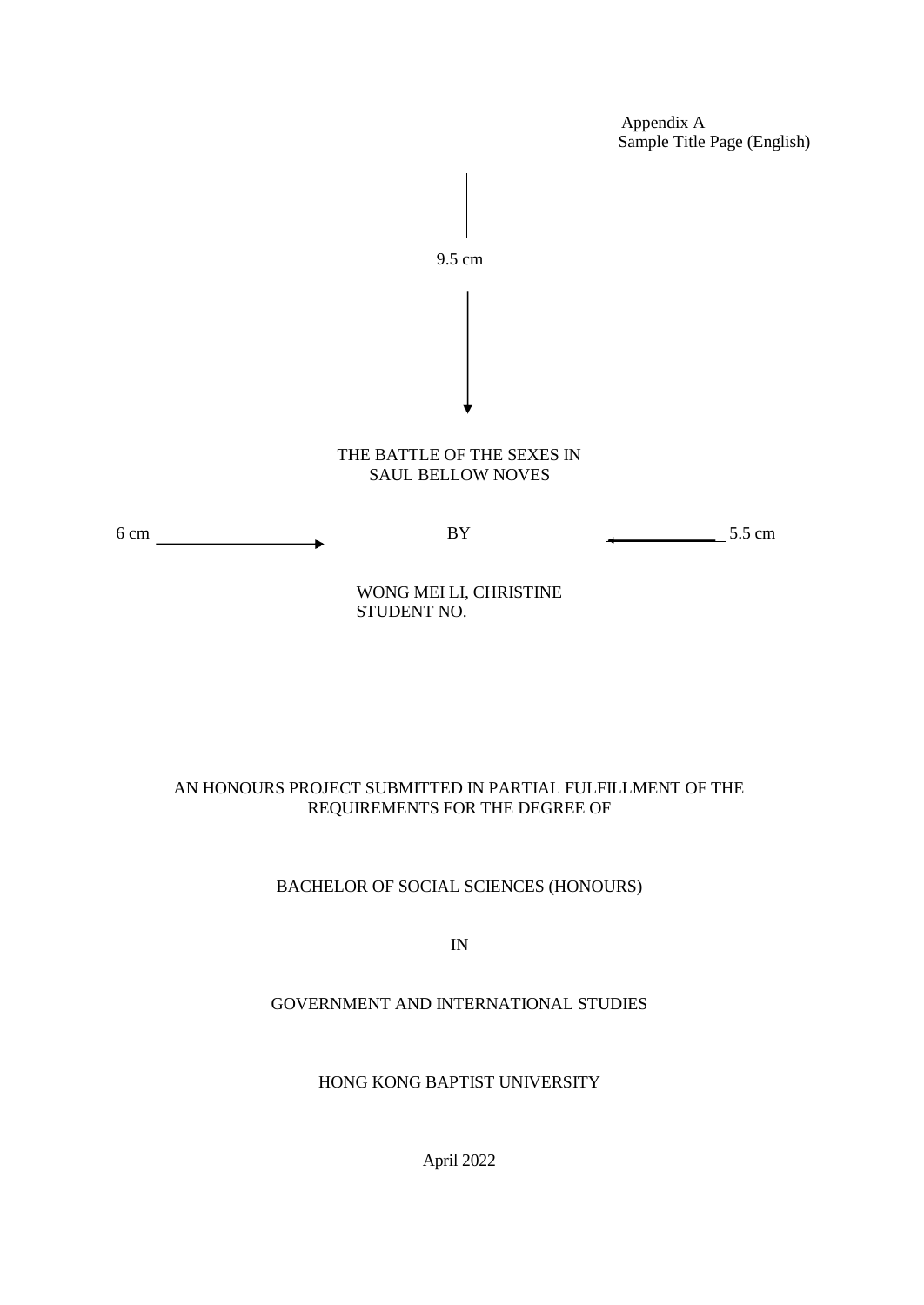Appendix B Sample Page of Acceptance (English)

#### HONG KONG BAPTIST UNIVERSITY

Date

We hereby recommend that the Honours Project by Mr. X X X antitled "X X X X X X X X X X " be accepted in partial fulfilment of the requirements for the Bachelor of Social Sciences (Honours) Degree in Government and International Studies.

Prof./Dr. X X X<br>
Prof./Dr. X X X<br>
Chief Adviser<br>
Second Examine

Second Examiner

\_\_\_\_\_\_\_\_

Continuous Assessment :

Product Grade : \_\_\_\_\_\_\_\_\_\_\_\_\_\_\_\_\_\_\_\_\_\_\_\_\_\_\_

Overall Grade : \_\_\_\_\_\_\_\_\_\_\_\_\_\_\_\_\_\_\_\_\_\_\_\_\_\_\_